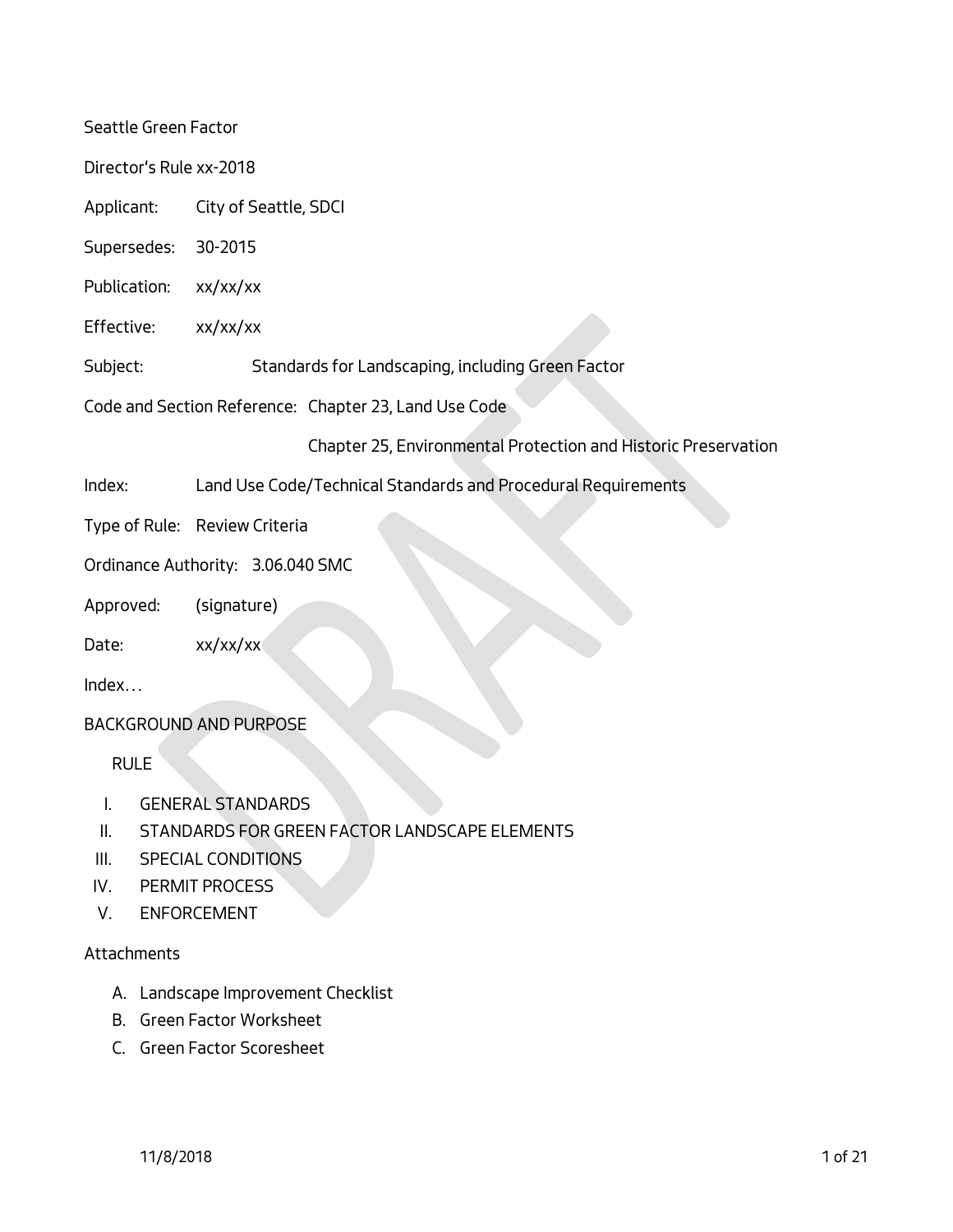## **Background and Purpose**

This rule provides information about the City's landscape requirements, including Green Factor. It supplements and interprets landscape requirements in the Land Use Code (SMC Title 23), State Environmental Policy Act (SEPA) regulations (SMC Chapter 25.05), Environmentally Critical Areas (SMC Chapter 25.09) and Tree Protection Code (SMC Chapter 25.11). In the event of a conflict between the requirements of the Seattle Municipal Code (including the Shoreline Master Program, Stormwater Code, Land Use Code, and ECA requirements) and this rule, code requirements prevail.

Landscape improvements accomplish urban design goals:

- helping to fit new buildings into their surroundings,
- buffering uses,
- providing screening and privacy,
- reducing headlight glare, and
- creating a pleasant urban environment.

They also provide environmental benefits:

- reducing stormwater runoff,
- improving air and water quality,
- decreasing the urban heat island effect,
- improving energy efficiency, and
- providing wildlife habitat.

## **RULE**

## **I. GENERAL STANDARDS**

The Green Factor establishes a weighted menu of landscape elements, and requires project proposals to meet a minimum score by selecting features from that menu. Landscape features provided to meet other requirements (including Land Use Code, Stormwater Code, and environmental mitigation requirements) can count toward meeting Green Factor. A Green Factor score sheet and other tools are available for download a[t](http://www.seattle.gov/dpd/greenfactor)  [http://www.seattle.gov/sdci/codes/codes-we-enforce-\(a-z\)/seattle-green-factor](http://www.seattle.gov/dpd/greenfactor) (see Attachments B and C). Green Factor scoring encourages layers of vegetation; plants within each planting area earn credits in addition to the planting area itself, so perennials, shrubs, and trees in a planting bed will achieve a higher score than would perennials alone.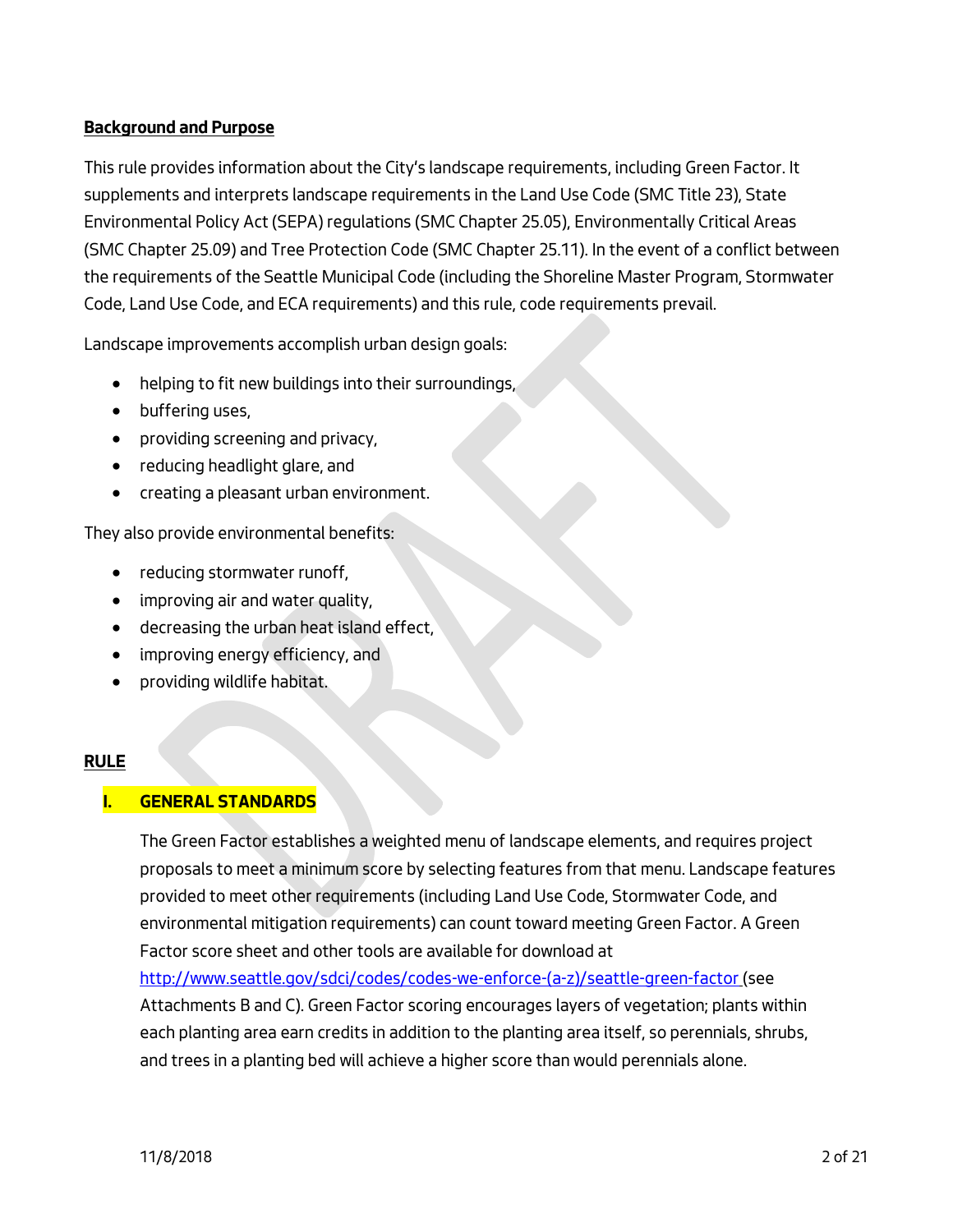## **1. Tree & plant selection**

Plants shall be selected and sited to ensure compatibility with site conditions. Plant selection shall also take into account the specific purposes of the plantings in their particular locations (e.g., visual screening vs. physical buffering of incompatible uses etc.). Plants identified by King County as "noxious weeds" or "weeds of concern" (including English ivy), are prohibited for new plantings, and must be controlled in the process of installing and maintaining required landscaping (lists are available at

http://www.seattle.gov/sdci/codes/codes-we-enforce-(a-z)/seattle-green-factor).

# **2. Tree & plant preservation**

In most cases, preserving existing healthy vegetation on a site will count toward landscaping requirements. In the case of Green Factor, preserving trees will count for more credit than newly planted trees. When an applicant proposes to preserve vegetation, they must include specific protection notes and/or details on contract plans to ensure compliance during construction to make sure those plants are adequately protected.

## **3. Drought tolerance**

In required landscape areas, at least 25% of all plantings must be drought-tolerant. This requirement can be calculated across an entire lot; rather than applying to each landscape area separately. Drought-tolerant plants are species that can thrive without supplemental watering after establishment. A list of drought-tolerant plants is available at [http://www.seattle.gov/sdci/codes/codes-we-enforce-\(a-z\)/seattle-green-factor. O](http://www.seattle.gov/dpd/greenfactor)ther drought-tolerant plants can be used, provided that the applicant provides two references showing that the plant is both drought-tolerant and appropriate for Seattle's climate.

Drought-tolerant plants must be separated from non-drought-tolerant plants by setting them at least two feet apart, using a physical barrier, or separating the irrigation system's grouping and circuiting. SDCI's Director has the authority to reduce the requirement for use of droughttolerant plants when a site is unsuitable to support drought-tolerant vegetation, such as a poorly drained or marshy site, upon documentation from the applicant of the site conditions.

## **4. Maintenance**

All plantings and landscape elements required as part of a land use permit or building permit must be maintained for the life of the project. Refer to the maintenance section under Permit Process for more detail.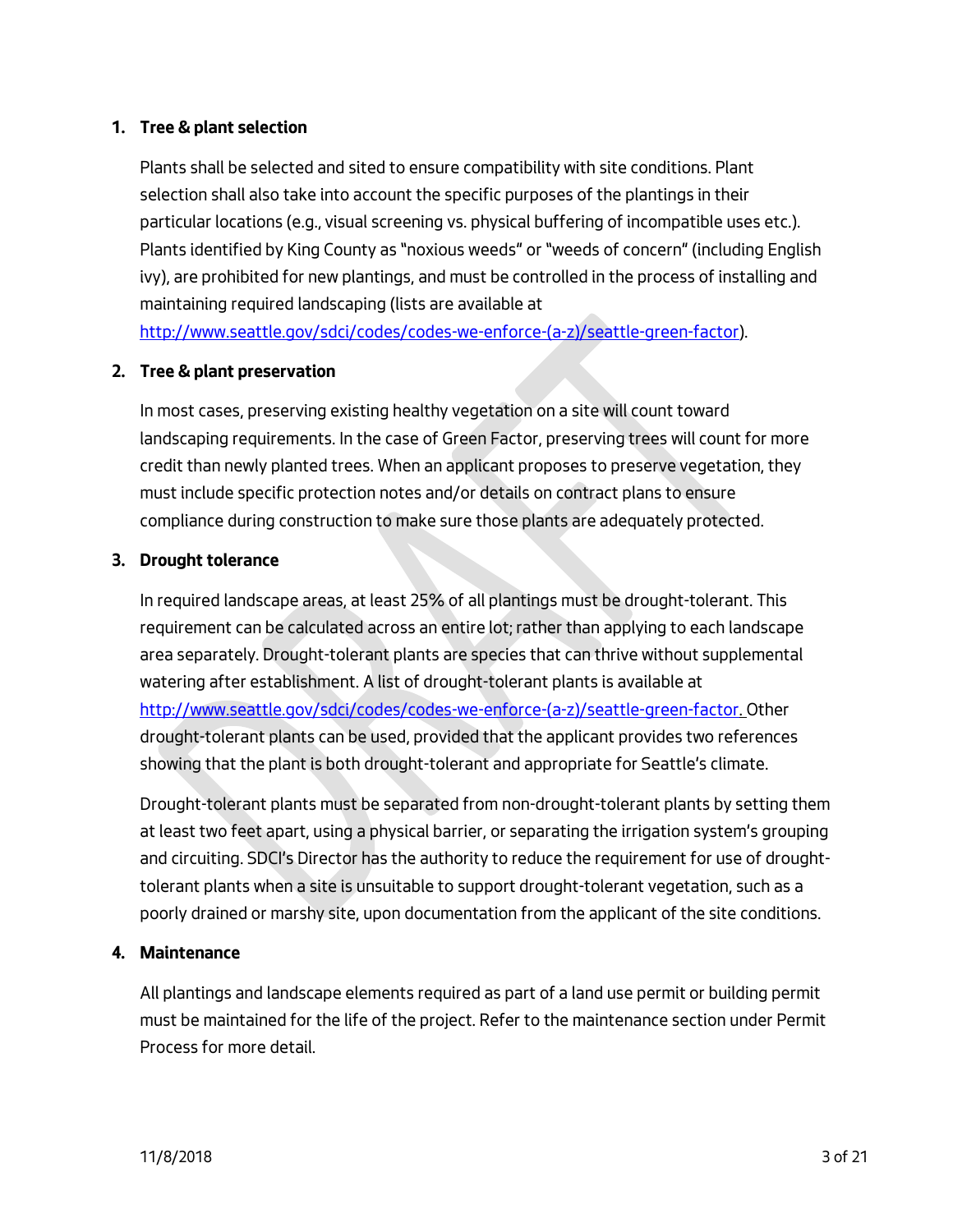Clearance shall be provided so that plants have access to sufficient space and light, taking into account foreseeable changes on adjacent lots. All landscape improvements must be designed to allow access for the owner or owner's agent to perform the maintenance specified in the Landscape Management Plan (see Section IV.6 of this rule).

Trees and plants bordering driveways and parking areas shall be protected from vehicles by wheel stops, curbs or similar devices, which shall be shown on the landscape and site plans.

## **5. Irrigation**

Establishment of all plants, including drought-tolerant species, requires supplemental water for at least two growing seasons. Where grading allows, curbs should include openings to allow runoff to flow into planting areas.

#### **6. Soil**

All new planting areas or areas disturbed during construction must be amended following the standards in th[e Seattle Stormwater Manual.](http://www.seattle.gov/dpd/cs/groups/pan/@pan/documents/web_informational/p3495552.pdf) Applicants must include the relevant provisions in construction details, including:

- i. In planting beds: place 3 inches of compost and till to a depth of 8 inches.
- ii. In turf areas: place 2 inches of compost and till in to an 8 inch depth.
- iii. Scarify (loosen) subsoil 4 inches below amended layer to produce a 12-inch depth of uncompacted soil.
- iv. After planting: apply 2 to 4 inches of arborist wood chip mulch to planting beds. Coarse bark mulch may be used but has fewer benefits to plants and soil. Do not use fine bark because it can seal the soil surface.
- v. Trees have requirements for soil volume. Please see section B.4 of this Rule for required volumes by tree size.

For more detail, see Construction Stormwater Control and Soil Amendment Standard Plan at [http://www.seattle.gov/sdci/codes/codes-we-enforce-\(a-z\)/seattle-green](http://www.seattle.gov/dpd/greenfactor)[factor.](http://www.seattle.gov/dpd/greenfactor)

## **7. Mulch**

Mulch is required in all planting areas to suppress weeds, conserve water, and improve soil health. Mulch counts for credit on the Green Factor score sheet, provided that it is coarse, maintained at a depth of 2 to 4 inches, and covers the soil below shrubs and trees with appropriate spacing.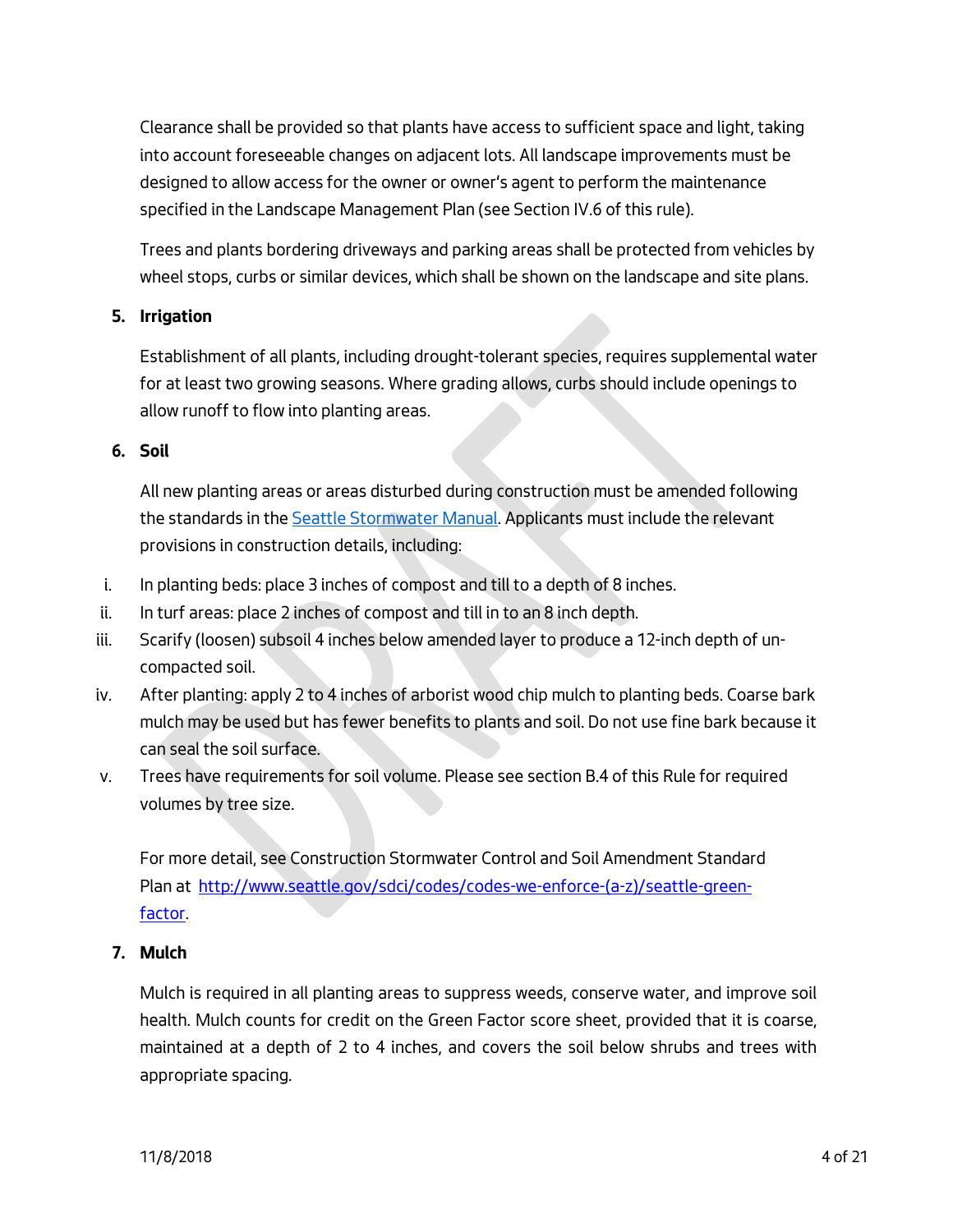## **8. Landscape elements in the right-of-way**

Installation, pruning, or removal of any landscape element in the right-of-way, including street trees, requires a Seattle Department of Transportation (SDOT) permit and must adhere to SDOT's Right-of-Way Improvement Manual. In the event of a conflict between SDOT requirements and this rule, the SDOT requirements prevail. SDOT approval is required for landscape elements in the right-of-way to meet the Green Factor; if SDOT does not approve right-of-way landscape elements, Green Factor credits must be obtained through other means. SDOT requires the preservation and protection of existing trees in the street right-ofway unless otherwise permitted based on inspection and approval (see CAM 2306 at http://www.seattle.gov/transportation/document-library/client-assistance-memos).

SDOT limits the height of shrubs in rights-of-way. See Figure 1.

- i. Within 30 feet of an intersection (measured from the edge of the curb at the street corner), plants must have a mature height of 2 feet or less.
- ii. For areas more than 30 feet from an intersection, shrubs with a mature height of 30 inches tall are allowed. Taller species may also be allowed but are subject to approval on a site-by-site basis to ensure sight distance, pedestrian safety, and accessibility.
- iii. For many species, pruning is required to comply with these standards note in the Landscape Management Plan if applicable (see subsection IV.6 of this rule).



#### **Figure 1: Shrub height in the right-of-way**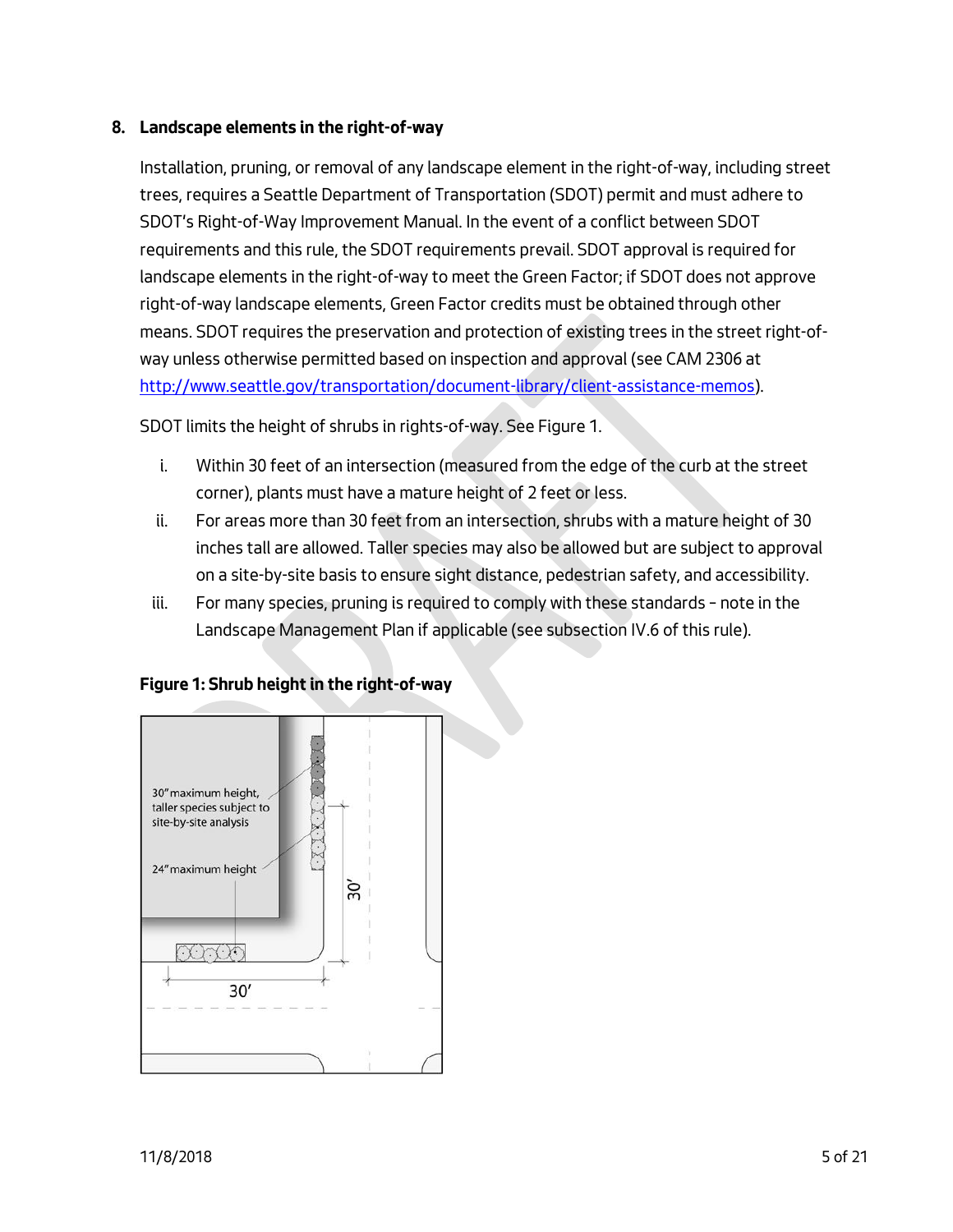## **9. Container plantings**

Any planting above an impervious material, such as a pot, roof or concrete floor, that will not be counted as a green roof under Section II.C is considered a container planting. Container plantings may count toward Green Factor scoring if they provide adequate planting medium for the selected plant species. For shrubs, ground covers, or perennials, this means a minimum of 12-inch soil depth. For trees, please see soil requirements in section II.B.4.e..

Applicants should be aware of the special design issues involved with planting in containers or over structures: structural weight, drainage, soil mix, irrigation and maintenance, and appropriate plant selection. *Irrigation and drainage are required for all container plantings*.

### **II. STANDARDS FOR GREEN FACTOR LANDSCAPE ELEMENTS**

The following subsections provide standards for landscape elements particular to the Green Factor.

#### **A. Landscaped areas**

### **1. Mulched landscaped areas with a soil depth of 24" or greater**

See sections B through G below for requirements specific to each landscape element.

#### **2. Bioretention facilities**

Bioretention facilities use soils and plantings to manage stormwater runoff. They can have either sloped sides (e.g., an earthen depression) or vertical sides of concrete or stone. Stormwater will pond at the surface before it filters through the underlying soil. Most water is infiltrates into the underlying soil or, in places with lower infiltration rates, is collected by an underdrain and discharged to the drainage system. Stormwater that exceeds the surface storage capacity overflows to a connected drainage system.

The Green Factor credit for bioretention facilities applies to any areas that meet Stormwater Manual standards for either infiltrating or non-infiltrating bioretention facilities. Bioretention facilities are considered non-infiltrating if they include a liner or other impermeable barrier preventing infiltration to the underlying soil (e.g., a vertical-walled impermeable container, commonly called a non-infiltrating bioretention planter) (see Figure 2).

Green Factor applicants receive credit for the total area of all bioretention facilities meeting standards of Seattle's Stormwater Manual (Sections 5.4 and 5.8.2 of SDCI Director's Rule 21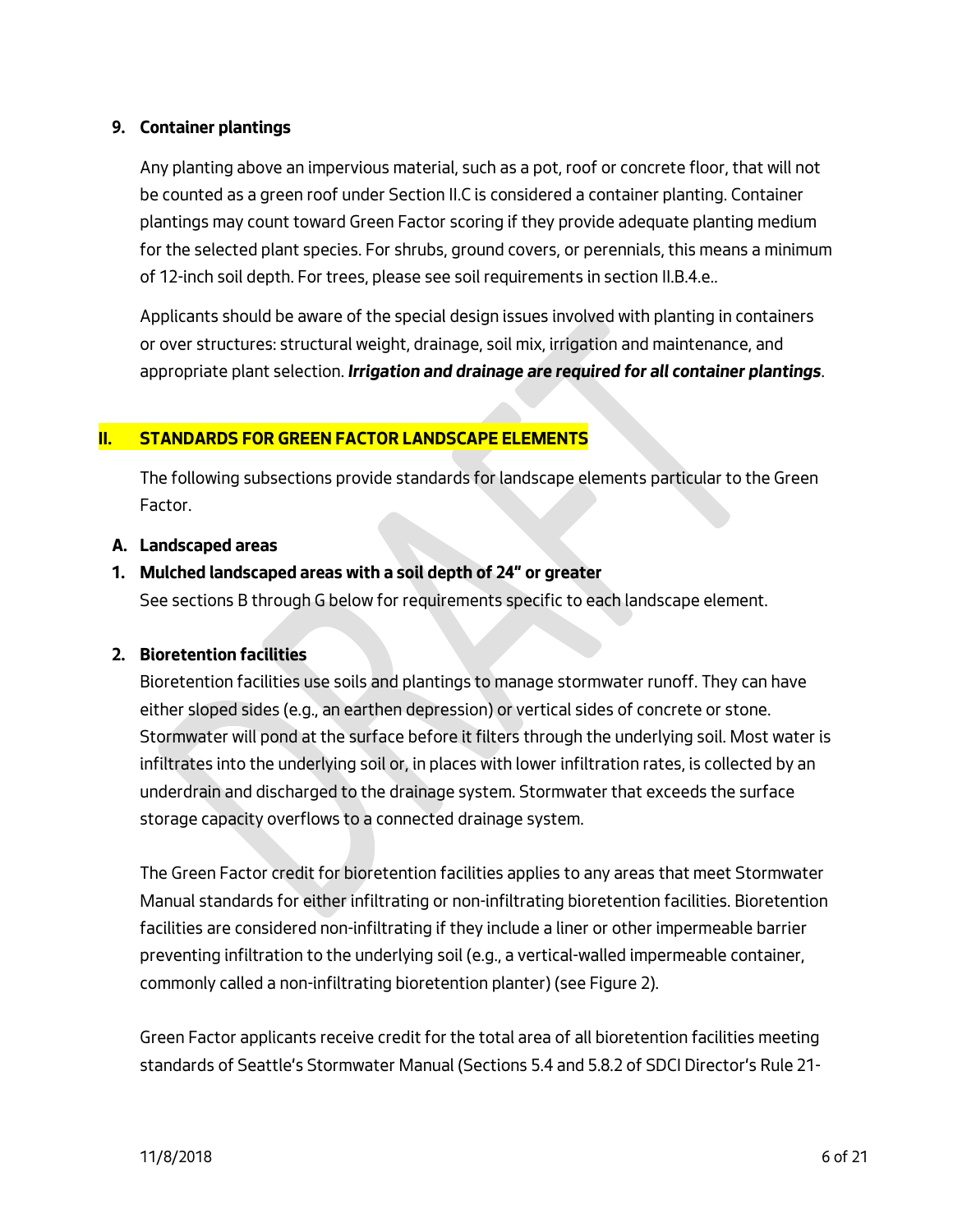2015). Bioretention facilities in the right-of-way must also meet the standards of the Seattle Right-of-Way Improvements Manual (http://streetsillustrated.seattle.gov/).

Note that bioretention facilities and some other Green Factor credits also count toward meeting stormwater requirements, provided that they are consistent with SMC 22.800-22.808 and associated Director's Rules. While calculations under the Stormwater Code only provide drainage credit for the bottom area of bioretention facilities, the entire area (sides and bottom) count for Green Factor credit.

Use care when specifying trees for bioretention facilities; not all trees will be healthy in the wet portions. Any trees in a bioretention area must be consistent with the guidance in the City of Seattle Stormwater Manual, Appendix E (http://www.seattle.gov/sdci/codes/codes-weenforce-(a-z)/stormwater-code).

#### **Figure 2: Non-infiltrating bioretention planter**

*Illustration from the City of Seattle Stormwater Manual*

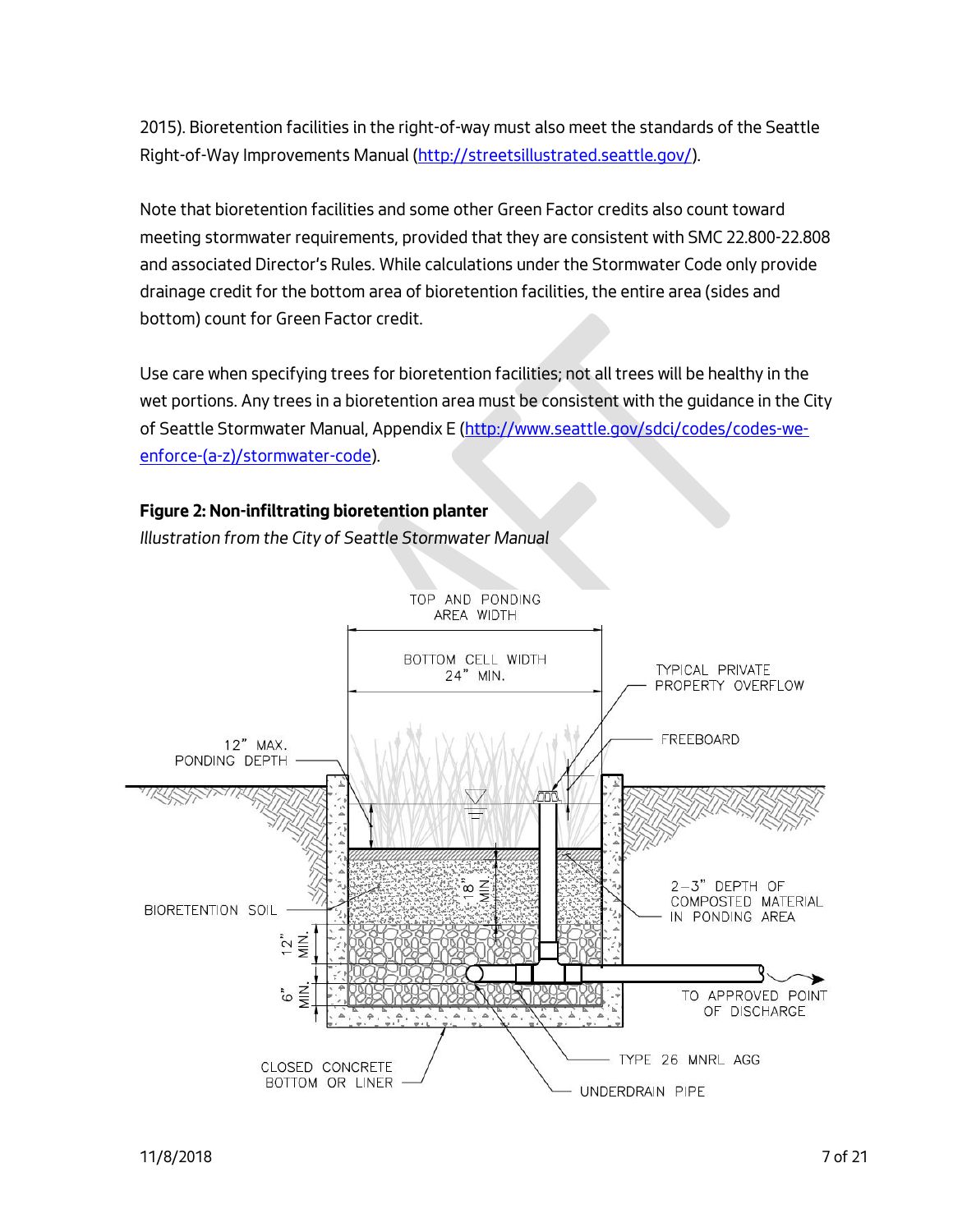## **B. Plantings**

## **1. Ground covers or other plants less than 2' tall at maturity**

Ground covers are low, spreading plants typically less than 12 inches in height. In the Green Factor, areas covered with perennials or shrubs less than 2 feet in height are awarded the same credit as areas covered with ground cover.

In order to accomplish complete coverage of bare soil by ground cover within three years, spacing of ground cover plants shall be as follows: plants transplanted from 4-inch containers shall be spaced no more than 12 inches apart on center, and plants transplanted from 1-gallon containers shall be spaced no more than 24 inches apart on center. Different spacing of particular species to accomplish complete coverage within three years is acceptable if documentation is submitted by a landscape professional, as defined in subsection IV.6 of this rule.

### **2. Shrubs or perennials 2'+ at maturity** *and*

## **3. Large shrubs or perennials 4'+ at maturity**

a. *Qualifying plantings*

To earn credits as shrubs or perennials under Green Factor scoring (credits B.2 and B.3 on the Green Factor score sheet), plant selections must have a mature height specified and either be evergreen or have year-round structure. Otherwise, they are counted as groundcovers (credit B.1).

- b. *Size and spacing*
	- i. Shrubs and perennials must be at least 9 inches high when planted.
	- ii. Shrubs and perennials 2' 4' at maturity shall be spaced at least 18 inches apart.
	- iii. Shrubs and perennials 4'+ at maturity shall be spaced at least 24 inches apart.
	- iv. Shrubs and perennials used to meet screening standards must be evergreen and at least 30 inches high when planted.
- c. *Preserving existing vegetation*

If an applicant counts existing shrubs, perennials, or groundcovers toward meeting code requirements, those landscaped areas must be protected during construction. Fencing and signage requirements are the same as those for tree protection (above), except that the protection area may not be any smaller than the drip line of affected shrubs and perennials.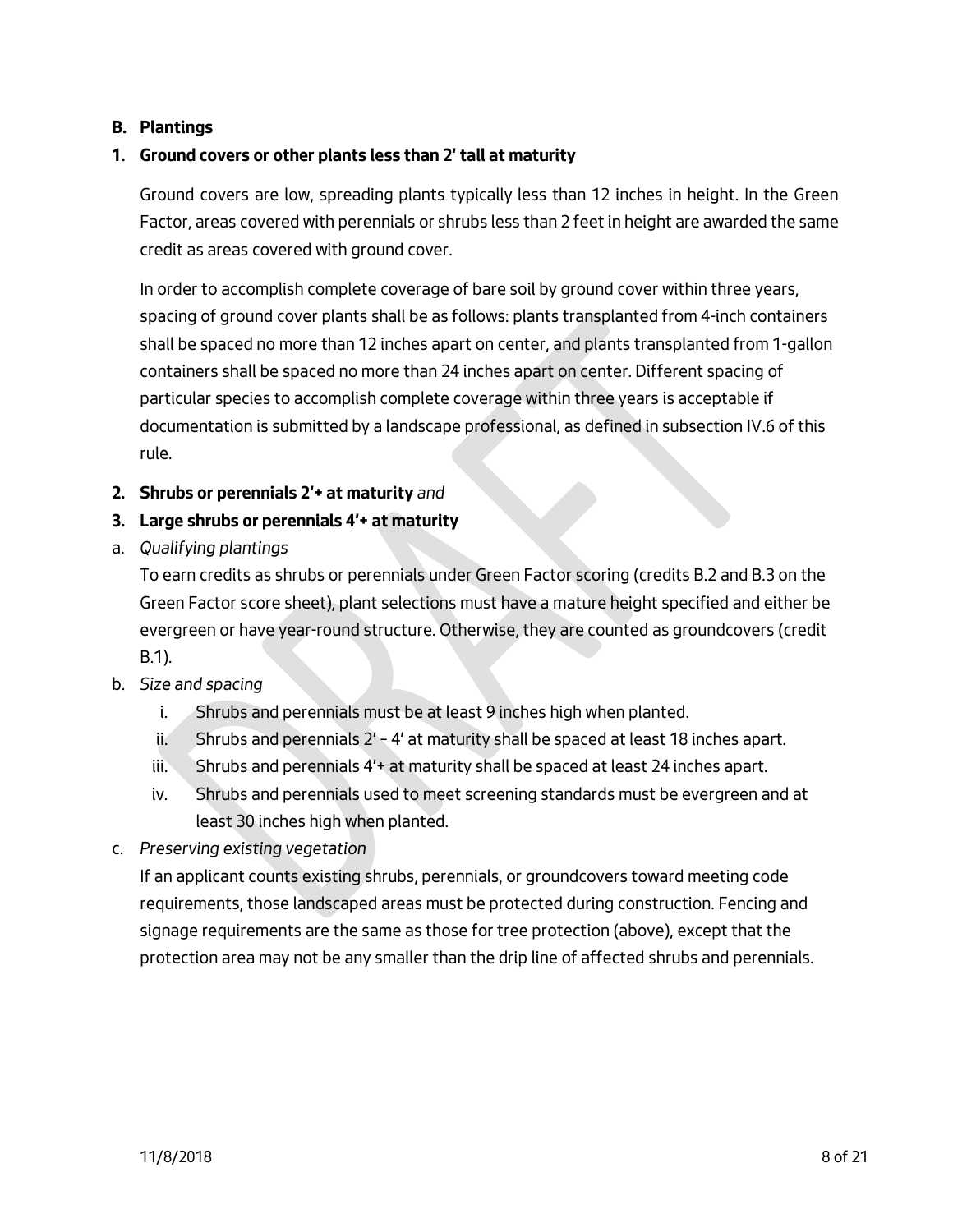# **4. Trees**

*(Green Factor Scoresheet credits B.4 through B.7)*

a. *Size categories*

For *p*urposes of determining the size category of a tree species, the tree must have a mature height of at least the following:

- i. Small Trees —15 feet
- ii. Small/Medium Trees 25 feet
- iii. Medium/Large Trees 30 feet
- iv. Large Trees 40 feet

A list of suggested tree species is available at [http://www.seattle.gov/sdci/codes/codes-we](http://www.seattle.gov/dpd/greenfactor)[enforce-\(a-z\)/seattle-green-factor.](http://www.seattle.gov/dpd/greenfactor)

b. *Size at the time of installation*

# *On private property*

- i. Deciduous trees with one trunk must be at least 1.5 inches in diameter, measured 6 inches above the ground.
- ii. Multi-stemmed deciduous trees must have at least 3 stems and be at least 6 feet tall.
- iii. Evergreen trees must be at least 4 feet in height.

# *In the right-of-way*

Because street trees face more difficult growing conditions, SDOT requires larger trees at time of installation.

- i. In the right-of-way, deciduous trees with one trunk must be 2 to 2.5 inches in caliper, measured 6 inches above the ground. The Urban Forestry division of SDOT requires that they inspect and approve street trees before planting.
- c. *Identification*

The species identification nursery tag shall remain on at least two trees per species until the final Certificate of Occupancy has been issued. After issuance, the owner must remove the tags to prevent damage to the trees.

d. *Spacing*

Trees on private property shall be planted no closer together than the following minimum spacing:

- ii. 10 feet between small trees
- iii. 14 feet between small/medium trees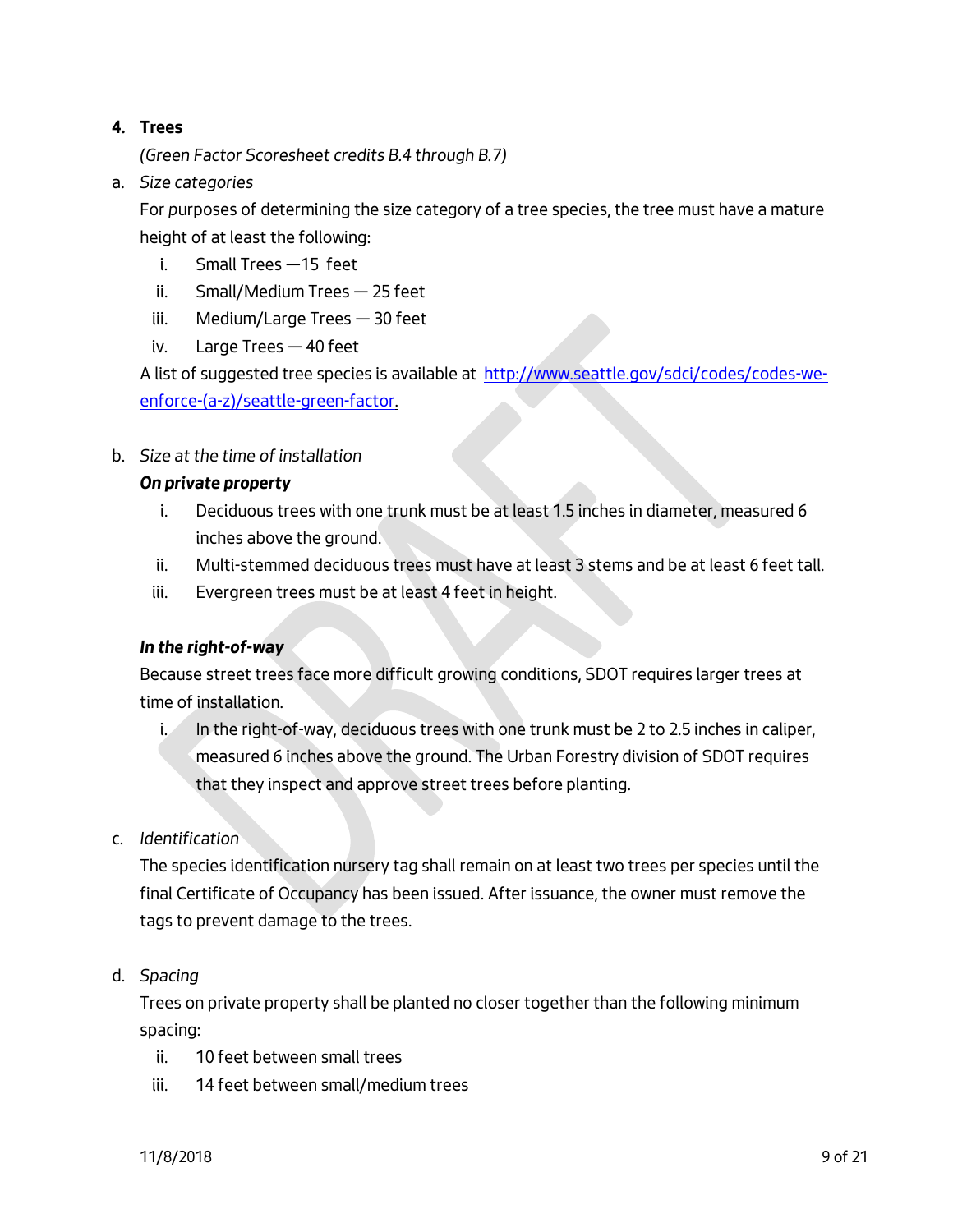- iv. 18 feet between medium/large trees
- v. 22 feet between large trees.
- vi. Trees in the right-of-way shall be spaced according to the standards of SDOT.
- e. *Soil requirements for planting new and preserving existing trees*

Trees, including those in containers, must be planted in a minimum of 30-inch soil depth and a minimum soil volume. Soil volume must be continuous and may be shared with other plants and trees at appropriate spacing.

| <b>Tree size</b>   | <b>Planting area</b> | <b>Planting area soil</b> | <b>Example</b>   | <b>Example</b>   |
|--------------------|----------------------|---------------------------|------------------|------------------|
| category           | soil volume          | volume                    | dimensions at    | dimensions at    |
|                    | (current             | (proposed                 | 30-inch depth    | 30-inch depth    |
|                    | requirement)         | requirement)              | (current req.)   | (proposed req.)  |
| <b>Small Trees</b> | 110 cu ft            | $200$ cu ft               | $5' \times 9'$   | $8' \times 10'$  |
| Small/Medium       | 225 cu ft            | 500 cu ft                 | $6' \times 15'$  | $10' \times 20'$ |
| <b>Trees</b>       |                      |                           |                  |                  |
| Medium/Large       | 375 cu ft            | 700 cu ft                 | $10' \times 15'$ | $14' \times 20'$ |
| Trees              |                      |                           |                  |                  |
| Large Trees        | 525 cu ft            | 900 cu ft                 | $7'$ x 30'       | $18' \times 20'$ |

### **Table A: Minimum soil volume for trees**

- i. Note that these are minimum soil volume requirements. Trees will be healthier, bigger, and longer-lived with greater soil volume.
- ii. Assumes 30-inch soil depth. Smaller surface areas can achieve the same volume with greater depth if approved by the Director, or if adjacent paved surfaces are installed over structural soil or similar technologies.
- f. *Preserving trees*

Trees preserved under city regulations shall be protected during construction. A tree protection area must be established around each preserved tree, pursuant to City of Seattle Stormwater Control Plan standards, and shall be identified on site plans.

The tree protection area shall be established at the drip line of the tree (i.e. the outer extent of the branches), except that the protection area may be reduced if approved by the Director according to a plan prepared by a tree care professional who has field reviewed the site and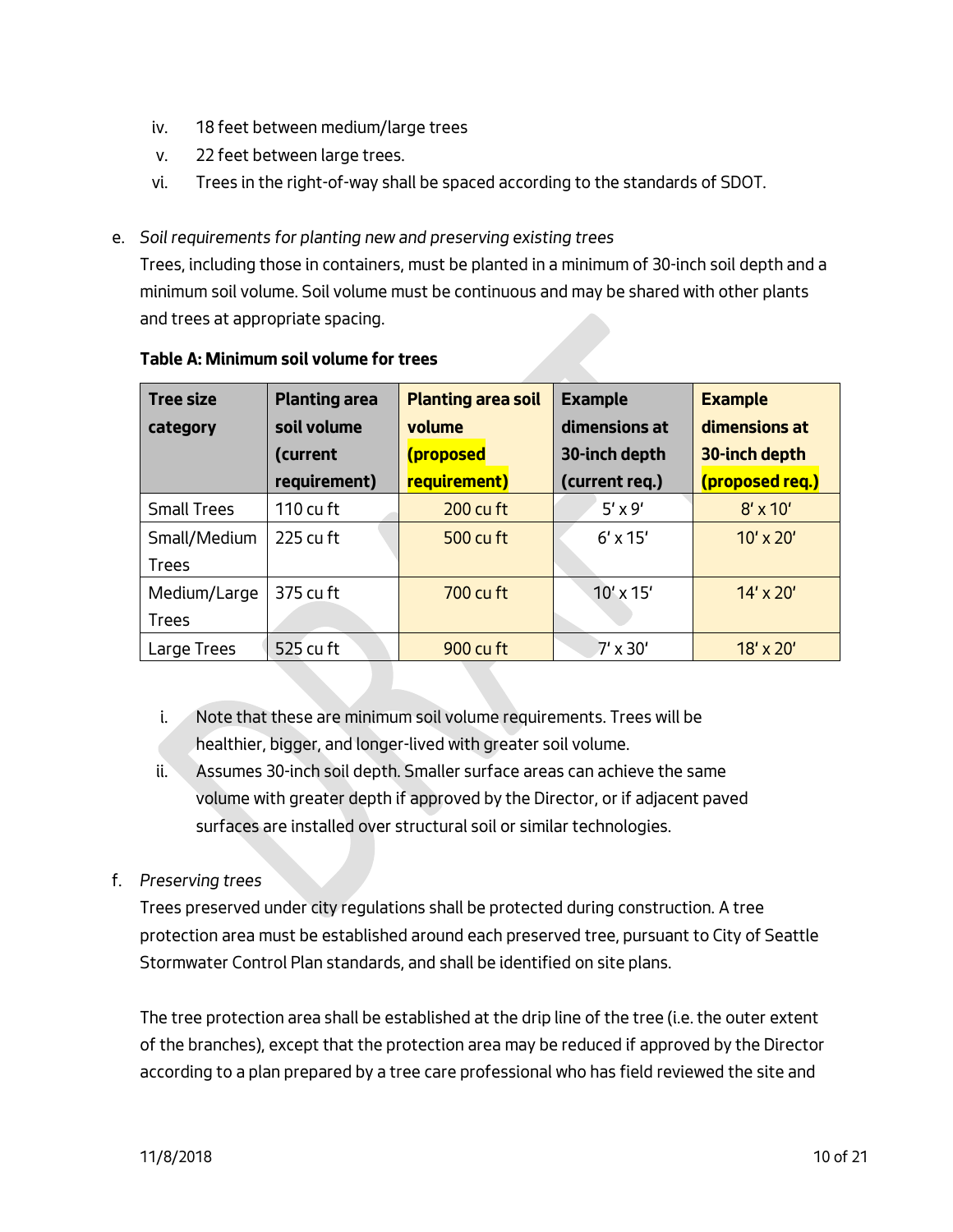assessed the tree's size, location, and condition, and determined that the encroachment into the drip line will not adversely impact the survival or stability of the tree.

No excavation, fill, material or equipment storage, or vehicle operation is allowed within the tree protection area during construction. The protection area shall be enclosed in fencing at least 4 feet tall. The fencing shall be made of chain link or orange polyethylene laminar safety netting attached to metal stakes, unless an alternate option is submitted and approved for use. Signs shall be posted on the fence and maintained in place until approved for removal. These shall be at least 8.5 inches by 14 inches in size, explaining the purpose of the fencing and the restrictions on activity within the fencing. In addition, the Director may establish conditions for protecting the tree during construction outside the tree protection area to protect feeder roots.

For the purpose of this rule, tree care professional shall have a minimum of 3 years experience in tree evaluation and the protection of trees during construction and be either an American Society of Consulting Arborists (ASCA) registered consulting arborist or an International Society of Arborists (ISA) certified arborist.



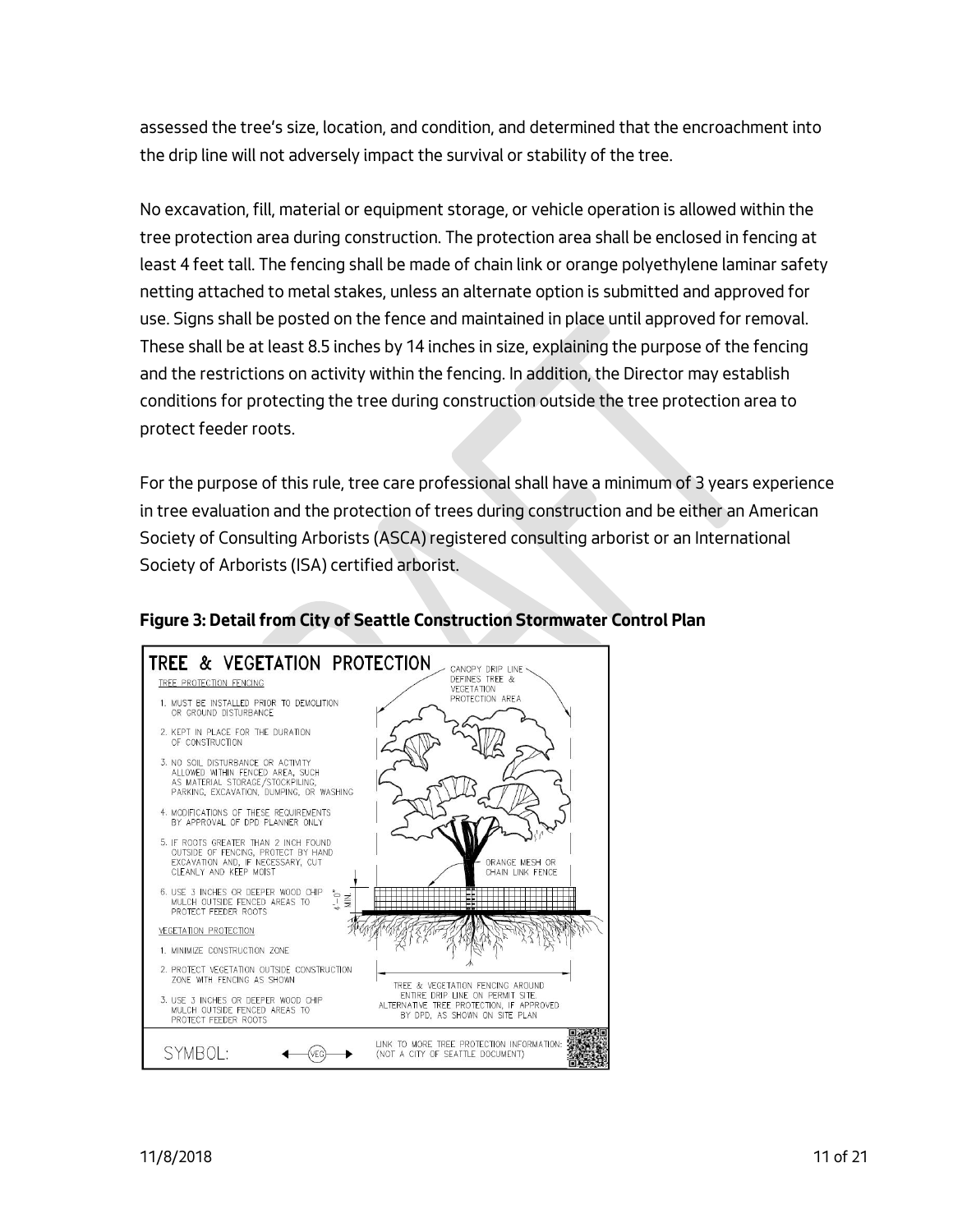## **C. Green roofs**

*(Green Factor Scoresheet credits C.1 through C.3)*

Green roofs (or "vegetated roofs") are plantings on top of a structure at least 10 feet above grade with at least 2 inches of soil, including extensive green roof systems and rooftop gardens (Figure 4). Designs must include plans to provide supplemental water for a minimum of two growing seasons, and green roof specifications must be approved by a licensed architect or landscape architect. Green roof plantings that are drought-tolerant are eligible for the drought-tolerance bonus credit.

- I. Green roofs with 2-6 inches of growth medium are eligible for Green Factor credit C.1, but do not count toward meeting stormwater requirements.
- II. Green roofs with at least 6 inches of growth medium and meeting the standards of the Stormwater Manual are eligible for both Green Factor and stormwater credit.
- III. For plantings that meet the standards in Section A.10 of this rule, applicants may choose to treat them as container plantings rather than as a green roof.

Since low-growing vegetation is an integral part of a functioning green roof, it has already been factored into credits C.1, C.2, and C.3 on the Green Factor score sheet. Green roof vegetation is not eligible for groundcover credits, but taller rooftop vegetation (shrubs, perennials, and trees) may be counted for their respective credits

# **Figure 4: Green roof design detail**

*Illustration from the City of Seattle Stormwater Manual.*

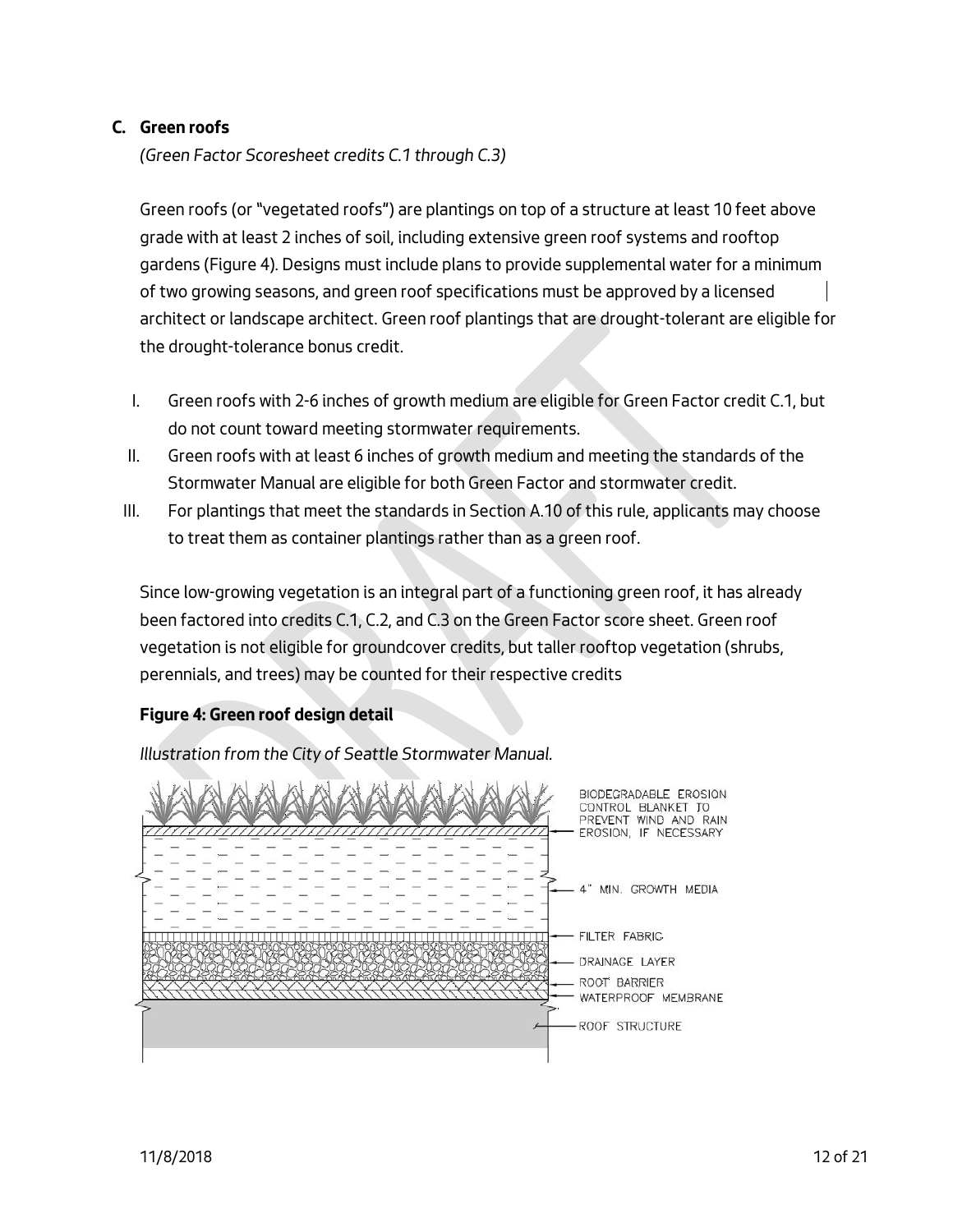## **D. Vegetated walls**

*(Credit for vegetated walls may be earned in NC, C, and South Downtown Zones only)*

Vegetated walls are vertical surfaces covered by plants. Vegetated walls include walls or screens with climbing vines, trailing plants, espaliered trees, or modular "green wall" planting systems.

- i. For Green Factor credit, measure the height and width of area to be covered by vegetation within five years.
- ii. Maximum calculated vertical dimension must not exceed 30 feet unless the vegetated wall features built-in growth medium and irrigation.
- iii. Plantings must not encroach within City Light safety setbacks (see TIP 122 for details at [http://web1.seattle.gov/DPD/CAMs/CamList.aspx\)](http://web1.seattle.gov/DPD/CAMs/CamList.aspx).

To establish successfully, vegetated walls need soil and light.

- iv. Vegetated walls earning credit must include 1 cubic foot of soil or planting medium per square foot of vegetated wall counted.
- v. Vines growing on trellises or walls must have at least a one-foot-wide planting strip at the base or top of the wall for rooting area and drainage.
- vi. Vegetated walls are only eligible for credit where they are 5 or more feet from adjacent, facing structures.
- vii. When side or rear lot lines abut zero-lot-line parcels with unused development potential, vegetated walls facing the neighboring property may not be closer than 5 feet to the property line. This setback does not apply to lot lines abutting streets, alleys, or lots with structures already extending to the minimum setback line.

#### **E. Permeable pavement**

Permeable pavement allows water to pass through voids in the paving material or between pavers while providing a stable, load-bearing surface (Figure 5). Porous asphalt and pervious concrete allow water infiltration. Permeable interlocking concrete pavers can also be used if they are installed with gaps between them to allow stormwater to infiltrate into the subsurface.

i. Green Factor applicants receive credit for the total area of all permeable pavement meeting standards of the City of Seattle Stormwater Manual (Volume III, Sections 5.4.6 and 5.6.2 - http://www.seattle.gov/sdci/codes/codes-we-enforce-(az)/stormwater-code).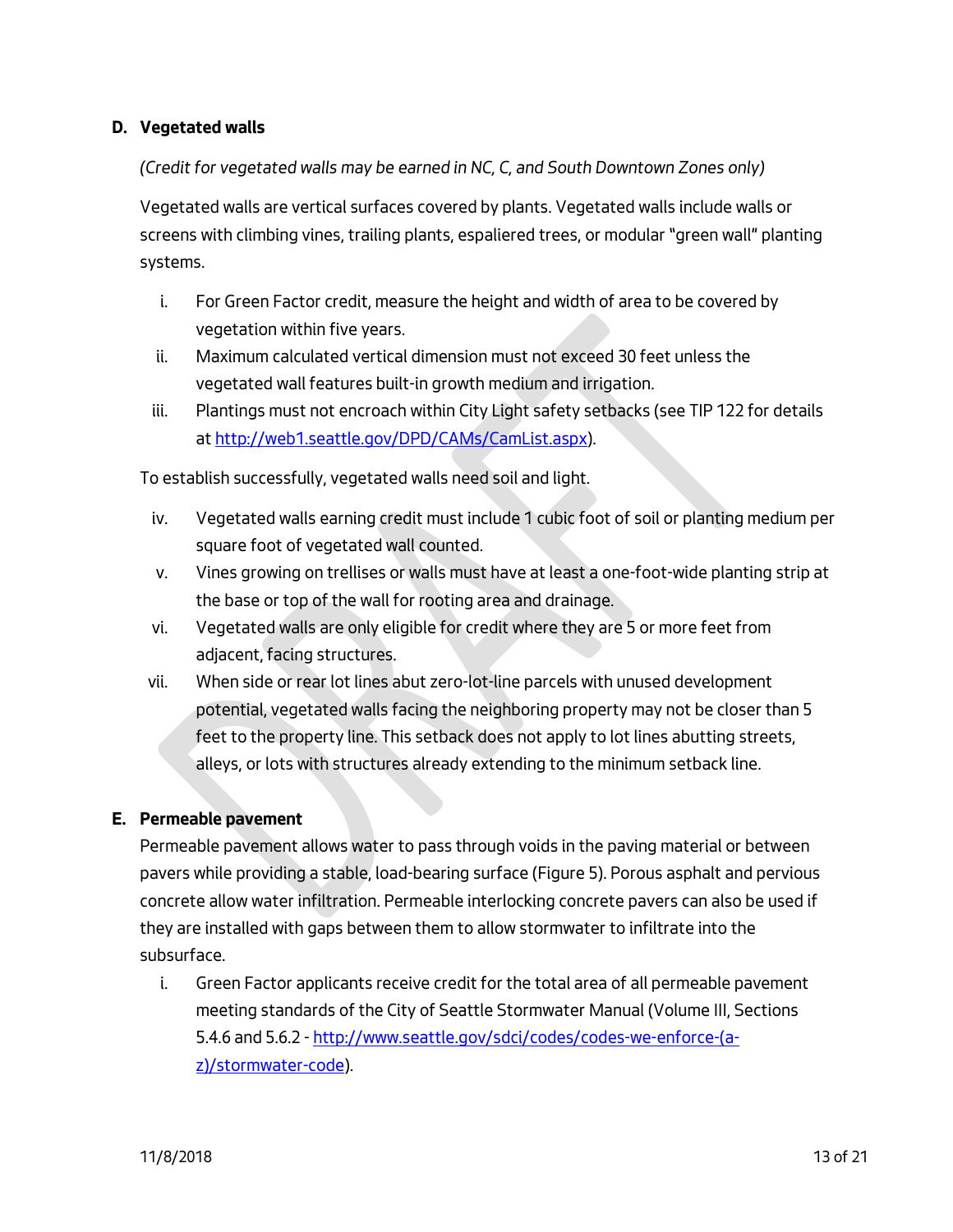- ii. Paving covered by structure does not qualify for this credit, unless runoff is directed there from uncovered areas. Permeable pavement in the right-of-way requires an SDOT permit.
- iii. Grass pavers are not eligible for permeable paving credit but are eligible for ground cover credit if used in areas with low traffic volume, such as fire lanes or event parking.
- iv. Grass pavers cannot be counted for credit in any area used to meet parking requirements or with anticipated traffic or parking more than 20% of the time within a given week.

### **Figure 5: Permeable pavement design detail**



*Illustration from the City of Seattle Stormwater Manual.*

\* STORAGE RESERVOIR MUST BE LAID PARTIALLY OR COMPLETELY BELOW SURROUNDING FINISH GRADE.

#### **NOTE**

1. OVERFLOW AND LATERAL SUBSURFACE IMPERMEABLE BERMS NOT SHOWN.

## **F. Structural soil systems**

Structural soil systems, including CU-Structural Soil, Silva Cells, and their performance equivalents, support pavement while avoiding subsurface compaction, allowing air and water infiltration and contributing to larger, healthier plants.

- i. For Green Factor credit, these systems must be at least 24 inches deep, under pavement, and adjacent to planting areas.
- ii. Credit is calculated by the square footage of the system's footprint.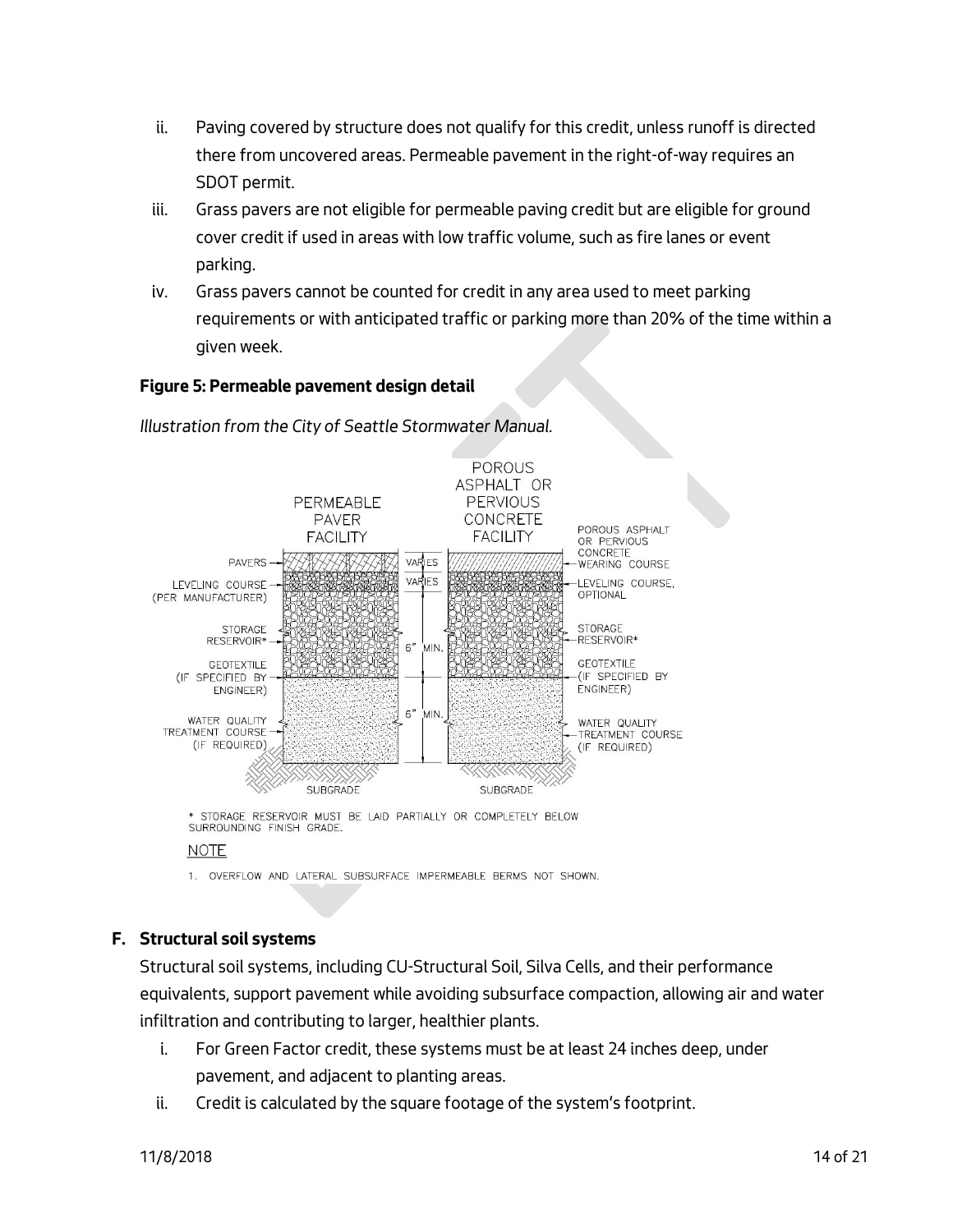- iii. Structural soil systems in the right-of-way must be approved by SDOT.
- iv. In accordance with SMC 23.86.019, permeable paving and structural soil together cannot add up to more than one third of a site's Green Factor score.

### **G. Bonuses**

Any landscape feature that has claimed credit under the regular Green Factor categories can also count for one or more bonus credits if it meets the criteria below. Bonus credits can apply to all landscaping, including elements provided in the right-of-way.

1. *Drought-tolerant, native plant, pollinator, or wildlife habitat species*

To receive bonus credit for this category, plants must be either drought-tolerant meeting the criteria established in I.3, or native to the Pacific Northwest. Native plants range from ground covers (beach strawberry, kinnikinnik, etc.) to trees (Douglas fir, hemlock, etc.). A plant list including drought-tolerant and native species is available a[t](http://www.seattle.gov/dpd/greenfactor.) 

[http://www.seattle.gov/sdci/codes/codes-we-enforce-\(a-z\)/seattle-green-factor.](http://www.seattle.gov/dpd/greenfactor.) 

- i. Other plants may be eligible for this credit if the applicant provides two references showing that the plant is drought-tolerant or native.
- ii. Square footage for this credit is calculated as:
	- a. the area covered by drought-tolerant/native ground covers (the droughttolerant portion of credit  $B(1)$ , plus
	- b. the equivalent square footage of drought-tolerant/native shrubs and trees as calculated on the Green Factor score sheet (the drought-tolerant portions of credits B.2 through B.8).
- 2. *Landscaped areas where at least 50% of annual irrigation needs are met through the use of harvested rainwater*
	- i. For each area claimed under this bonus, 50% of annual irrigation needs must be met through the use of harvested rainwater.
	- ii. This can be demonstrated by drainage or plumbing documents showing a water storage system sized according to the "Rainwater Harvesting Calculation Tool" available at [http://www.seattle.gov/sdci/codes/codes-we-enforce-\(a-z\)/seattle](http://www.seattle.gov/dpd/greenfactor)[green-factor.](http://www.seattle.gov/dpd/greenfactor)
	- iii. Square footage for this credit is calculated as the area plumbed for irrigation with rainwater.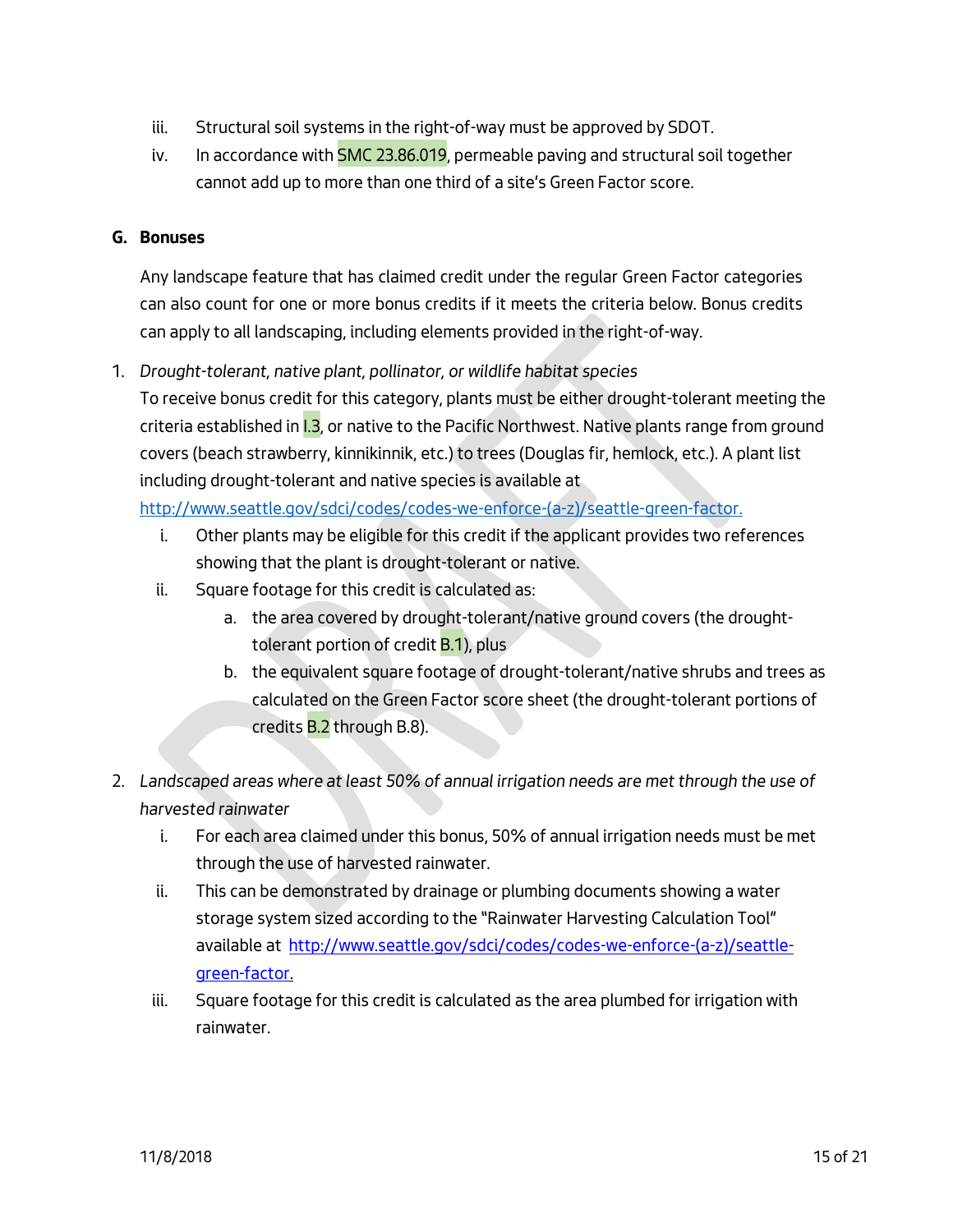- 3. *Vegetation visible to passersby from adjacent public right-of-way or public open spaces*
	- i. To earn this credit, landscaping must be planted between street- and alley-facing facades and the right-of-way or public open spaces, where the planting medium is no higher than 15' above grade. These plantings are considered "visible".
	- ii. Square footage for this credit is calculated as the area covered by visible groundcovers (the visible portion of credit **B.1**) and vegetated walls (the visible portion of credit **D**), plus the equivalent square footage of all visible shrubs and trees as calculated on the Green Factor score sheet (the visible portions of credits **B.2** through **B.8**).

# 4. *Landscaping in food cultivation*

Food cultivation areas are designed for the growing of edible plants by the residents or occupants of a building. They can be planted with annual fruits and vegetables; edible-fruitproducing perennials, shrubs, and trees; and/or nut-bearing plants.

- i. All food cultivation areas must be easily accessible to at least some residents or occupants of a building and must have a source of water that can reach all portions of the food cultivation area.
- ii. Food cultivation areas in the right-of-way are subject to approval by SDOT.
- iii. Square footage for this credit is calculated as the equivalent square footage of all edible-food-producing shrubs and trees, as calculated on the Green Factor score sheet (edible-food-producing portions of credits **B.2** through **B.8**).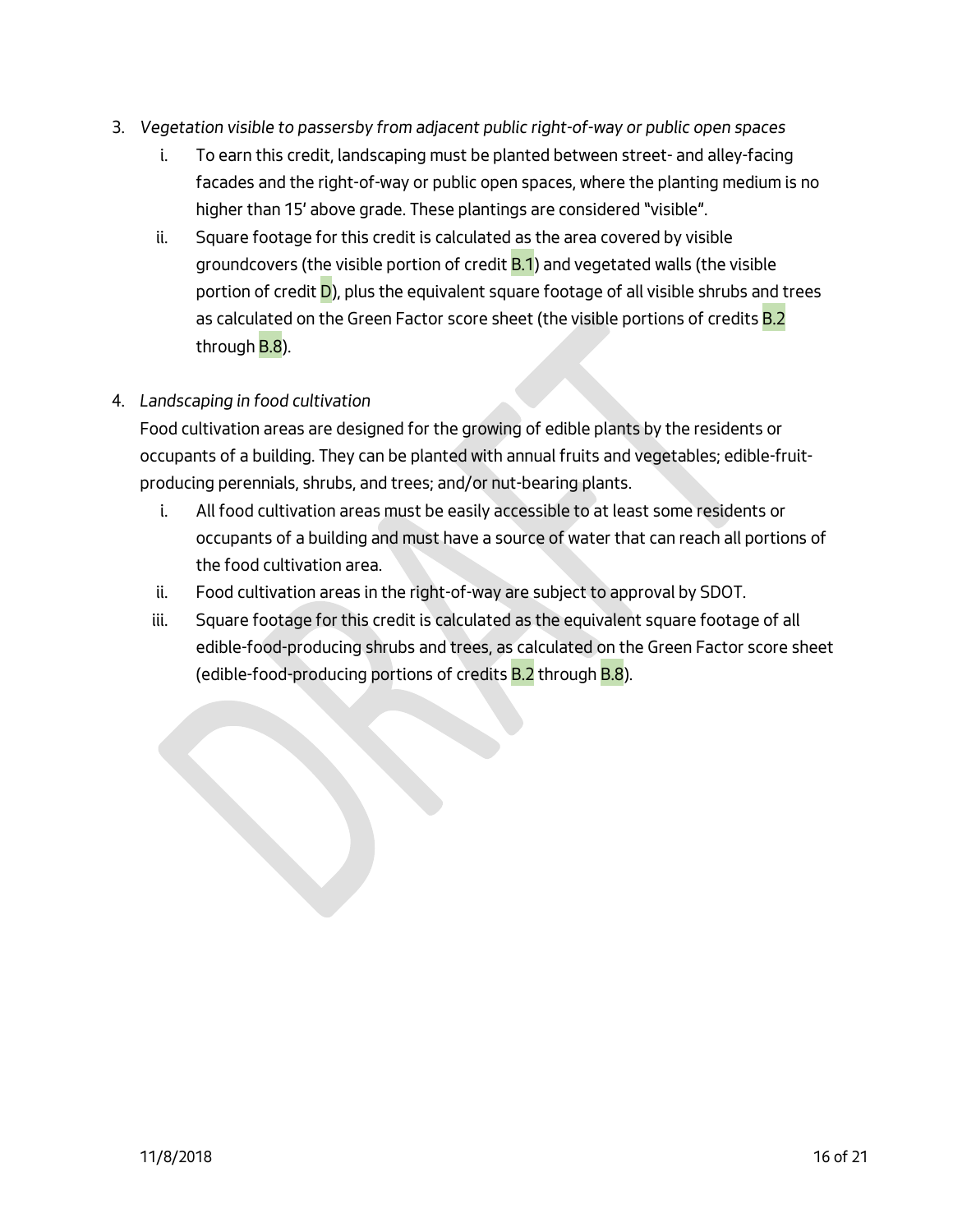#### **III. SPECIAL CONDITIONS**

#### **1. Unusual project configurations**

Landscape requirements are typically tied to the size of a lot. But in some situations, a proposed development does not correspond neatly to a particular lot. This can occur on campuses where a large site contains many different developments, or where a new development straddles several lots containing other uses.

#### **Figure 6: Project impact area**

For Green Factor calculations on partial redevelopment projects, the project impact area may be used in place of parcel size.



In these circumstances, the applicant may request to calculate landscaping requirements based on a project impact area rather than the total area of all impacted lots. Project impact area shall include new and replaced structures and impervious surfaces, as well as any areas disturbed during construction (typically a 10 foot buffer around the construction area). Staging areas must also be included in the project impact area unless they are already paved and will remain unchanged. The Director determines the boundaries of the project impact area. For Green Factor projects, the area of the project impact area should be entered in place of the "parcel size" on the worksheet.

#### **IV. PERMIT REQUIREMENTS**

#### **1. Landscape professional qualifications**

Landscape areas must be designed by a licensed landscape architect if the proposed project contains:

- i. 10 or more residential units,
- ii. 20 or more new parking spaces,
- iii. 12,000 or more gross square feet of commercial or industrial space, or
- iv. more than 500 square feet of landscaping in containers.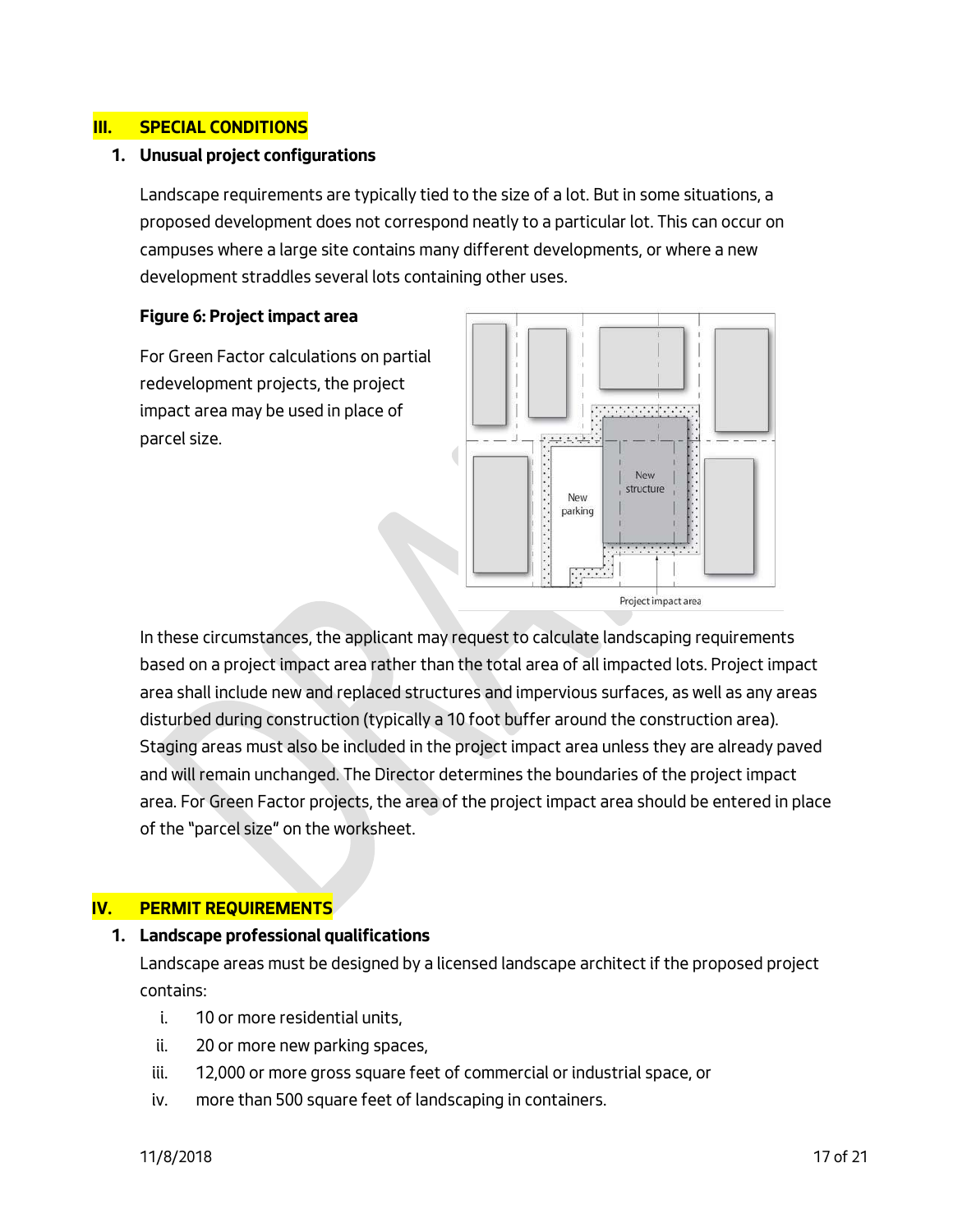All other required landscape improvements, including improvements for smaller projects not meeting any of the thresholds above, must be designed by a qualified landscape professional. This designation includes licensed landscape architects, certified professional horticulturalists, and certified landscape designers.

The landscape professional for a project must sign all landscape plans submitted with a permit application and must sign the Landscape Improvement Checklist confirming that the project adheres to City requirements and has been installed according to plans (Attachment A).

### **2. Landscape plan submittal**

Landscape plans must be included in plan sets as part of MUP and construction applications. The following information must be provided on all landscape plan sets:

- i. Lot dimensions and size
- ii. Location and areas of all landscaping (and dimensions where required)
- iii. Location, size, and species of all plants used to meet requirements
- iv. Both common and botanical names of all plant material
- v. *For existing trees to be preserved:* location, trunk diameter at breast height (4.5 feet above grade), canopy radius drawn to scale, species, and proposed location of fencing
- a. If proposing to reduce tree protection area from dripline, show the modified tree protection area and attach an arborist report including a list of any additional necessary protections
- vi. *For trees* (not including those in the right-of-way): soil volume and dimensions assigned to each tree (length, width, depth of soil volume)
- vii. *For trees in the right-of-way:* depth of planting medium; width of planting strip; location of existing utility lines, poles, meters or other structures located in the planting strip; and species and diameter of the trees
- viii. *For trees to be removed:* location and size of trees
- ix. *For structural soils:* standard section showing soil volume and location under walking paths, sidewalks, etc.
- x. *For container plantings:* size and depth of containers
- xi. *For green roofs:* depth of planting medium, including a standard section for each type of green roof credit earned
- xii. *For vegetated walls:* depth of planting medium for each distinct area of vegetated wall
- xiii. *For parking lots and landscaped areas adjacent to driveways*: location and dimensions of wheel stops, curbs, or other devices to protect landscaping
- xiv. Specifications for soil improvement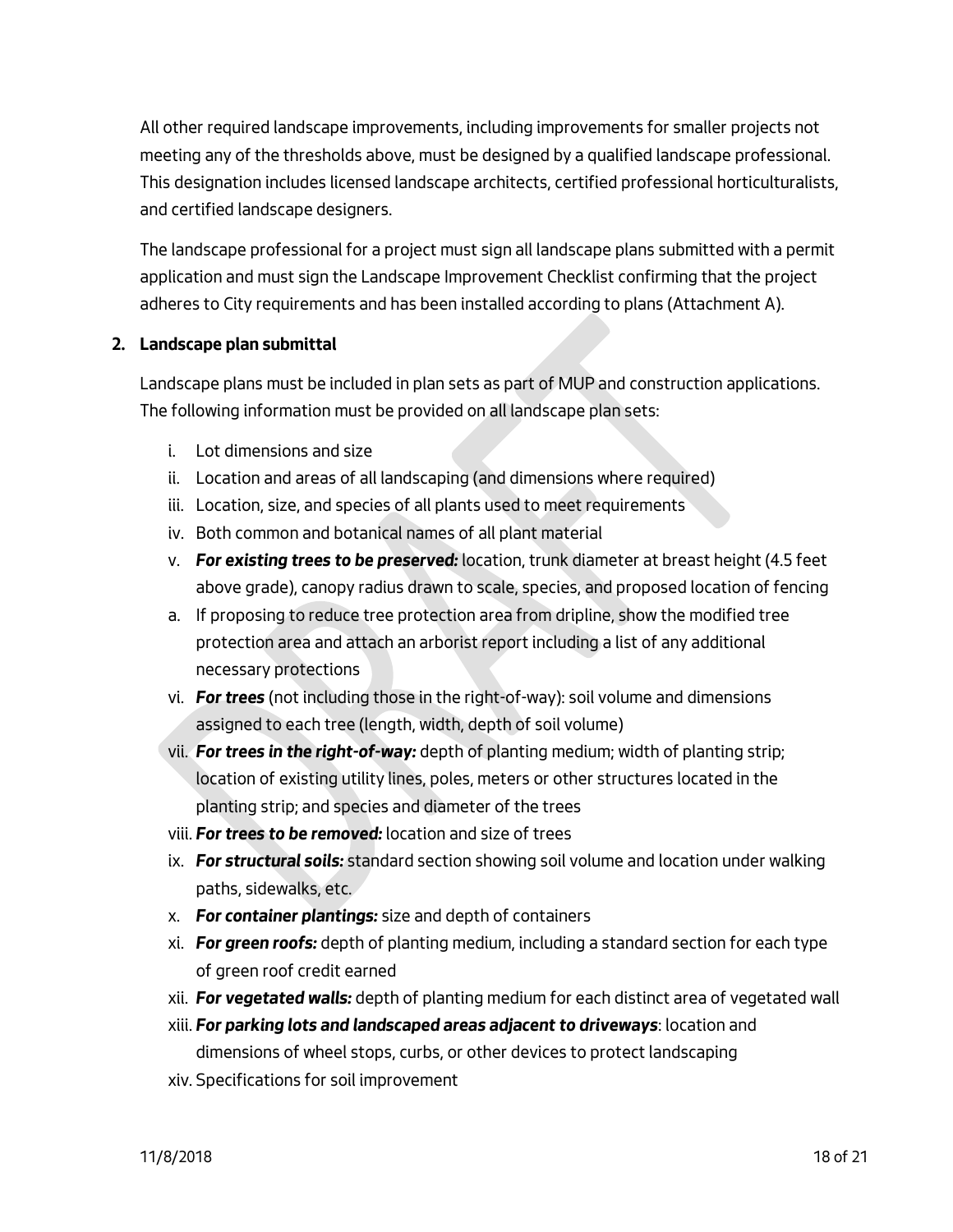- xv. Irrigation needs and what type of system will be used. Applicant may wait to provide irrigation diagrams at the time of building permit application.
- xvi. Signature of landscape professional (defined in subsection IV.1), verifying that plantings and other landscape elements are appropriately sited and specified, and that landscape elements meet the requirements of this Director's Rule
- xvii. Total square footage of required open space/residential amenity area (if applicable), as well as provided open space/residential amenity area.

*Where the Green Factor does not apply*, the following must also be provided:

- xviii. Total square footage of landscaped area required and provided
- xix. Number of trees, number of shrubs, and quantity of ground cover required and provided.

### *Where the Green Factor applies*, the following must also be included in the required plan sets:

xx. Landscape plan with Green Factor elements called out by Green Factor category and area. These may be provided as part of the landscape plan or as a separate document.

xxi. Green Factor Worksheet (Attachment B)

xxii. Green Factor Score Sheet (Attachment C).

Landscape plan approval notes:

- i. When landscape features in the right-of-way are used to meet Green Factor requirements, plans must be approved by both SDOT and SDCI.
- ii. For projects requiring a MUP, landscape plans for the right-of-way must receive SDOT concept approval before SDCI will approve a MUP application.
- iii. SDOT concept approval through design guidance is a preliminary analysis to determine whether the Green Factor elements are generally acceptable under rightof-way improvement standards (see SDOT Client Assistance Memo 2211 for more details on the Street Improvement Permit Design Guidance process).
- iv. Projects requiring building permits, but not MUPs, must initiate the Street Improvement Permit or Beautification Permit application with SDOT (not just design guidance) before submitting building permit plans to SDCI.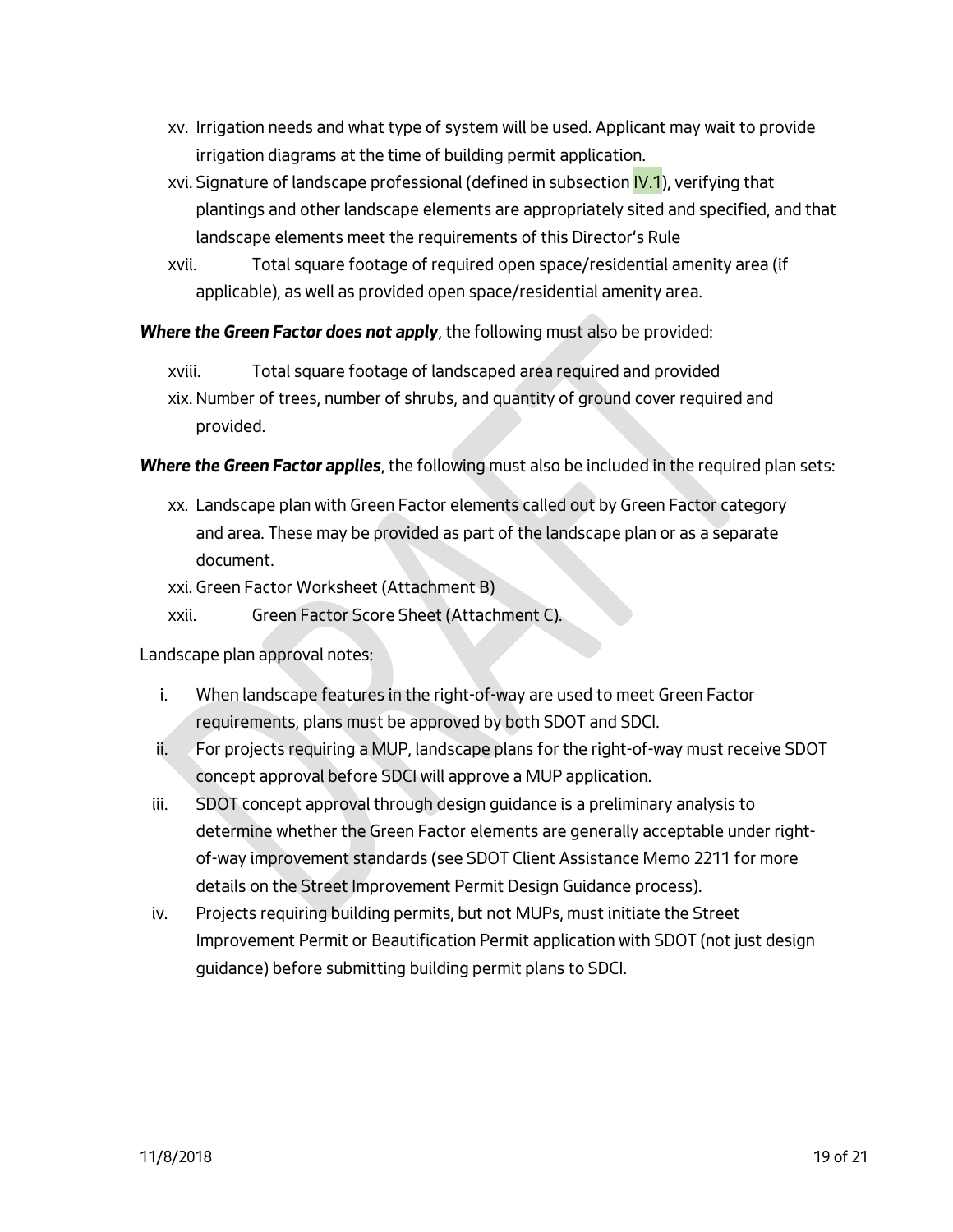## **3. Substitutions and other landscape plan revisions**

Revisions to the following features of a landscape plan require a plan revision and approval by SDCI:

- i. Reductions to the number of trees, shrubs, or groundcovers
- ii. Changes to location of plantings required for screening
- iii. Changes to any feature that could decrease total planting area or lower the Green Factor score below code requirements
- iv. Any other change that could fail to meet a specific permit condition.
- v. Substitution of plant species requires a plan revision and approval if the substituted plant is smaller, covers less area, or is less drought-tolerant than the species shown in the approved plans.

Revisions under any of these conditions must demonstrate that the plan continues to be consistent with applicable MUP or building permit conditions. A change in street tree species from an approved Street Improvement Permit requires a revision to that permit and approval by SDOT Urban Forestry. For general information call (206) 684-TREE [8733].

### **4. Installation**

Except as provided below, landscape improvements must be installed in accordance with the approved plan prior to issuance of a Certificate of Occupancy.

i. *Temporary Certificate of Occupancy*

Applicants may request an exception to this requirement and a temporary Certificate of Occupancy. In order to grant this exception, the Director must find that landscape installation is not currently possible (for example, due to drought conditions, the season or the phasing of the project). When a temporary Certificate of Occupancy is issued, all required landscaping must be installed within four months of occupancy.

ii. *Bond*

At the Director's sole discretion, the Director may grant an extension beyond four months if seasonal conditions within four months of occupation would decrease plant survival, and if the applicant submits a bond or other financial instrument deemed appropriate by SDCI to ensure that requirements are met. The landscape bond form can be obtained from the Construction Inspector and shall be for an amount covering the cost of installing the required landscaping. An additional amount can be charged to cover administrative costs.